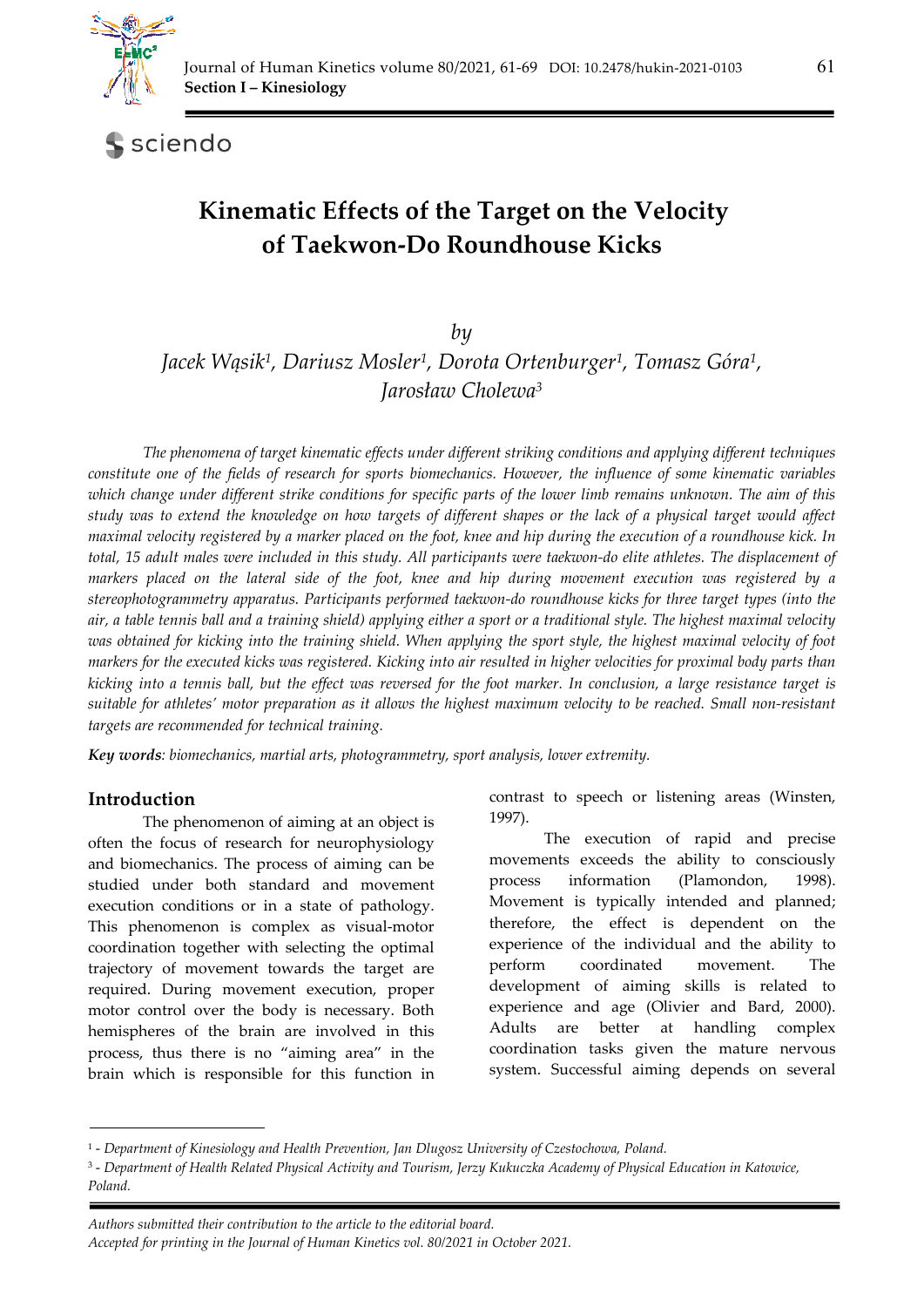variables. Peterson (2015) indicates that while aiming, attention should be paid to proper economy of the movement. In addition to external indices, individuals should depend on their inner perception of movement execution.

 The term *target kinematic effect* was formulated in previous studies (Wąsik et al., 2015, 2016). It is defined as the influence of objects of different types and shapes, which are targets (or lack of a physical target) on the spatial-temporal variables of the executed movement and its technique. This phenomenon is more complex than models based on Fitts's law (Bullock and Grossberg, 1988; Meyer, 1988; Schmidt, 1979). In contrast to the Fitts's model, the target kinematic effect takes into account differences in movement when there is no physical target (it could be imagined by an athlete), whereas the performed technique is the same as when hitting a physical object such as a training shield. The lack of a physical target when executing the kick does not cause the movement to be randomly performed (Landeo and McIntosh, 2008). Most marital arts techniques are performed at fixed heights (striking zones), and the movement stops at specific moments chosen by an athlete, such as imaginary contact with the opponent's head. However, this imaginary target (or kicking into the air) does not require adjusting and aiming the same way as striking toward a physical object. It is assumed that our nervous system does not take into account that we could possibly miss our own imaginary target.

 Most studies in this field of research are focused on revealing differences between testing conditions based on chosen kinematic variables. Variables most frequently studied are maximal linear and angular velocity as they can be used as a simple performance assessment method.

 During taekwon-do competitions, fast and precise execution of movement highly contributes to the victory. In this study, we focused on the taekwon-do roundhouse kick (*dollyo chagi*) because it is most commonly used during competition due to high scores awarded for successive contact with the opponent's head (Estevan et al., 2011; Jae-Woong et al., 2010; Matsushigue et al., 2009).

 The aim of this study was to evaluate how targets of different shapes or the lack of a physical target would affect maximal velocity of the movement registered by a marker placed on the foot, knee and hip during execution of the roundhouse kick. The practical objective was to expand the knowledge about kinematics of the effective execution of this kick, enhance future training methods for taekwon-do and provide new recommendations for athletes and coaches.

# **Methods**

#### *Participants*

Fifteen adult males (age  $22.5 \pm 6.2$  years; body mass:  $71.9 \pm 11.5$  kg; body height:  $175.7 \pm 8.4$ cm) were included in the study. All of them were taekwon-do ITF (International Taekwon-do Federation) athletes at the elite level (1 cup to 2 dan belt) with mean training experience of 10.67 years (minimum 5 and maximum 26 years of training and competition).

All participants were informed of the testing procedures and signed informed consent for voluntary participation in this study. The study was approved by the Ethics Committee of the University in Rzeszow (number 2/6/2017, date 08.06.2017).

#### *Measures*

 The experiment took place in the Human Motion Lab (HML). An stereophotogrammetry apparatus with 10 NIR Vicon MX-T40 infrared cameras with resolution of 4 MP (2352 x 1728 pixels) and a 10-bit grayscale was used, which allowed to capture 370 frames per second with full resolution. Displacement of markers placed on the lateral side of the foot, knee and hip (anterior superior iliac spine) during movement execution was registered. Velocity values were computed for the X, Y and Z planes separately. The results were stored in a c3d file format, and the resultant velocity and peak values were obtained using the python library pyomeca (https://github.com/pyomeca) (Martinez et al., 2020).

#### *Design and Procedures*

 The study design was the same as in previous studies (Wąsik et al., 2016, 2018). Participants performed roundhouse kicks three times for every testing condition which varied considering different types of a target, a kicking side of the body and the style of the kick execution. The targets applied were: a nonphysical target (imaginary) in the air, a table tennis ball hanging on a string from the ceiling,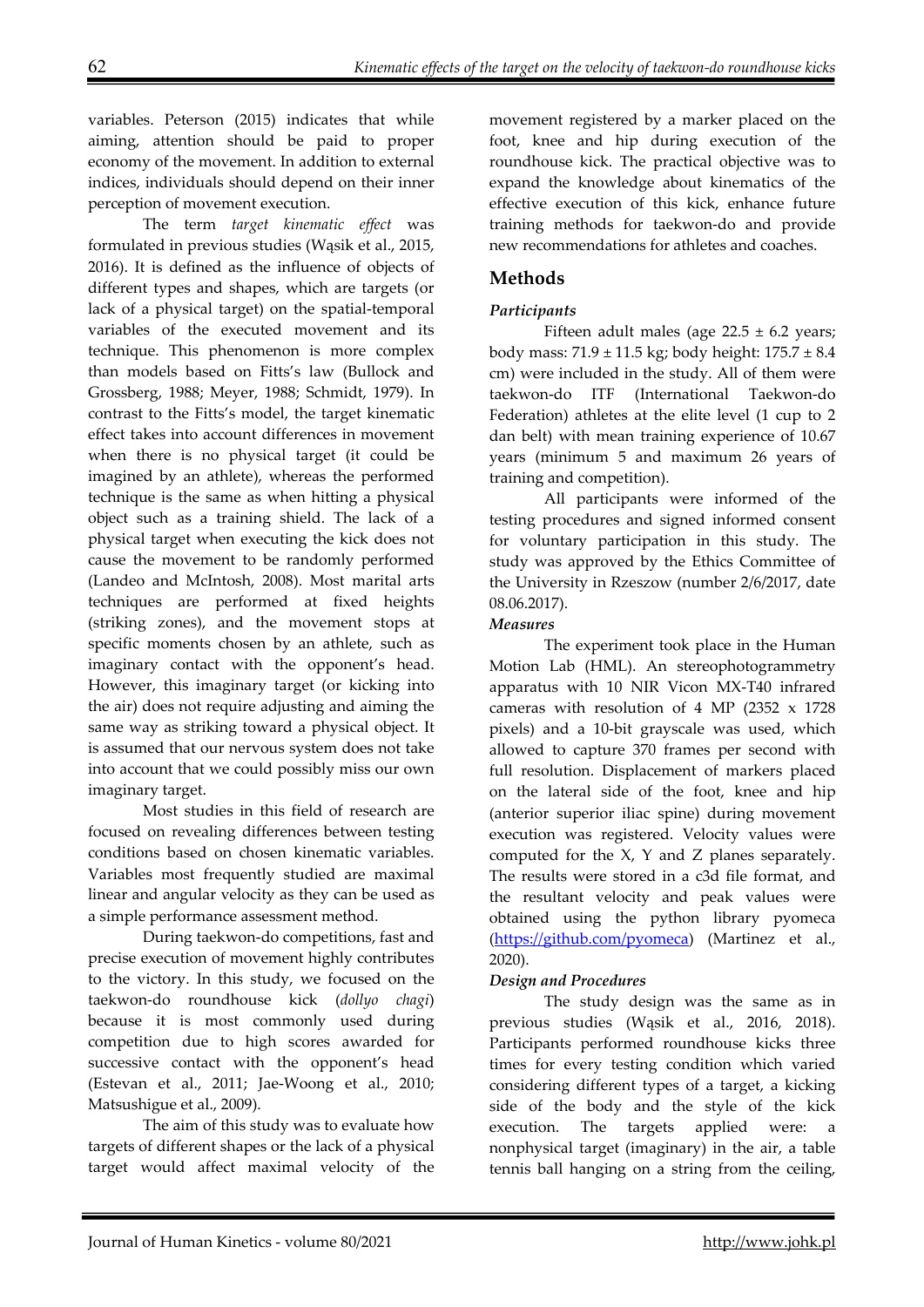and a training shield held by an assistant. The tasks were performed from both a traditional and a sport stance. The sport stance is characterized by an evenly distributed load on both limbs with feet directed towards the target, while in the traditional stance, the kicking limb is more loaded, and the foot is 90<sup>0</sup> from the target with the inner side towards it. Under all conditions, participants were instructed to kick at the same height (a high striking zone). Before every trial, participants were allowed to perform few attempts of the kicks to adjust the distance from the target due to differences in limb length. A fixed area of striking could result in more advantageous distance for some athletes, which could affect the reliability of results. Participants were told to perform kicks with maximal effort. There was no command to start, and participants performed the kick when they were ready. After each trial, they returned to the initial stance and performed a kick once again. Each testing condition was finished after the participant hit a target three times. The data include only kicks that hit the target. In total, 540 kicks were registered and further analyzed.

#### *Statistical analysis*

 The obtained kinematic variables were computed by means of standard descriptive statistics, such as the mean and standard deviation. ANOVA (analysis of variance) was performed to verify that there were no significant differences between trials under each tested condition. For the purpose of identifying the joint effect of categorical variables meant by specific conditions, MANOVA (multivariate analysis of variance) was performed due to its power and sensitivity. The level of statistical significance was set at  $p < 0.05$ . All computations were performed using Statistica 12 (Hamburg, Germany) software.

### **Results**

 For a marker placed on the foot, the highest mean value for the sport style was registered for a right kick (15.39 m/s) into a shield. The lowest mean value for the sport style was registered for kicking into the air with the left foot (12.4 m/s). Under only one condition for the sport style, i.e., kicking into a table tennis ball, higher mean values were obtained for the left kick (13.06 vs. 12.25 m/s for the right kick). A similar trend was observed for the traditional style. Specifically,

the highest mean velocity was obtained for kicking into a training shield with a right kick (12.15 m/s), and the lowest mean value was obtained for kicking into the air (11.15 m/s). Although the order of targets at which the kick was executed was the same for all athletes, i.e., the shield, the ball, and the air, the knee marker registered higher values for kicking into the air than into a table tennis ball for the left kick performed applying the sport style (6.23 m/s for the air and 6.15 m/s for the ball). The same was observed for the traditional style for both kicking sides (5.78 m/s for the right kick and 5.43 m/s for the left kick in comparison to 5.4 m/s for the right kick and 5.33 m/s for the left kick). The same phenomena were observed for the hip marker when kicks were executed applying the traditional style (Figure 1).

 For the joint effect of three markers analyzed at once in multivariate analysis (MANOVA), no significant effects were noted between categorical variables (type of target, side, and style). For all categories separately, statistically significant differences were found in maximal velocities reached. For single marker analysis, statistically significant differences between maximal velocities were noted for the foot marker for each category separately. Moreover, the joint effect of the type of the target and the initial stance (style) was also proven to be statistically significant (Table 2). No joint effects were observed for a marker placed on the knee. For the marker placed on the hip, in addition to statistically significant differences between maximal velocities for each category separately, a statistically significant joint effect was noted between the kicking side and the style used (Table 3).

 Correlation analysis between pairs of markers revealed statistically significant correlations with low to high power in almost all cases ( $r = 0.347$  to  $r = 0.810$ ). In only two cases, the foot-hip correlations were non-significant (r = 0.084 for the left kick in the sport style into the air and  $r = 0.191$  for the left kick into a shield in the traditional style). The highest mean correlation was obtained for the foot and knee markers ( $\bar{x}r$  = 0.741), whereas the lowest was obtained for the foot and hip markers ( $\bar{x}r = 0.423$ ) (Table 4).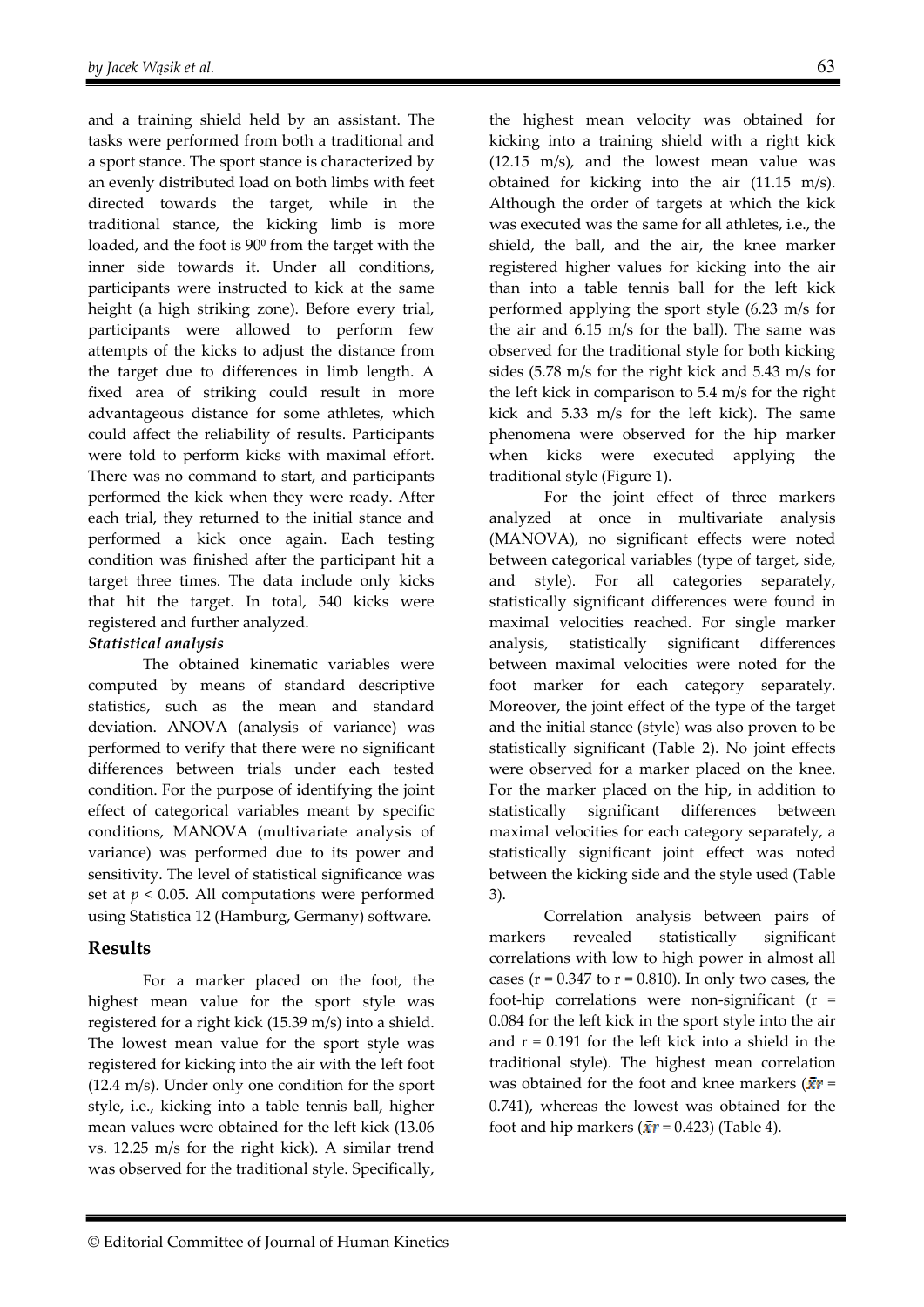**Table 1** 



#### **Figure 1**

*Mean values of maximal velocity for both kicking sides for all markers under experimental conditions*

| The interaction between categorial variables for a marker placed on the foot (MANOVA) |        |               |           |        |           |
|---------------------------------------------------------------------------------------|--------|---------------|-----------|--------|-----------|
| Effect                                                                                | SS     | df            | <b>MS</b> | F      |           |
| Side                                                                                  | 33.52  |               | 33.52     | 6.32   | $0.012**$ |
| Target type                                                                           | 225.19 | 2             | 112.59    | 21.23  | $0.000**$ |
| Style                                                                                 | 539.82 |               | 539.82    | 101.79 | $0.000**$ |
| Side*Target type                                                                      | 13.25  | $\mathcal{P}$ | 6.63      | 1.25   | 0.288     |
| Side*Style                                                                            | 1.41   |               | 1.41      | 0.27   | 0.607     |
| Target type*Style                                                                     | 35.88  | 2             | 17.94     | 3.38   | $0.035**$ |
| Side*Target type*Style                                                                | 15.44  | ◠             | 772       | 1.46   | 0.234     |

*\*\*statistically significant (p < 0.05); SS – sum of squares; df – degree of freedom; MS –mean square; F – Fisher statistic value; p – significance level value.* 

|                                                                                   |        |                |           | Table 2 |           |  |  |  |  |
|-----------------------------------------------------------------------------------|--------|----------------|-----------|---------|-----------|--|--|--|--|
| Interaction between categorial variables for a marker placed on the hip (MANOVA). |        |                |           |         |           |  |  |  |  |
| Effect                                                                            | SS     | df             | <b>MS</b> | F       | р         |  |  |  |  |
| Side                                                                              | 2.433  | 1              | 2.433     | 21.55   | $0.000**$ |  |  |  |  |
| Target type                                                                       | 9.394  | $\mathcal{P}$  | 4.697     | 41.59   | $0.000**$ |  |  |  |  |
| Style                                                                             | 14.621 | 1              | 14.621    | 129.47  | $0.000**$ |  |  |  |  |
| Side*Target type                                                                  | 0.405  | $\mathfrak{D}$ | 0.203     | 1.79    | 0.167     |  |  |  |  |
| Side*Style                                                                        | 0.795  | 1              | 0.795     | 7.04    | $0.008**$ |  |  |  |  |
| Target type*Style                                                                 | 0.582  | $\mathcal{P}$  | 0.291     | 2.58    | 0.077     |  |  |  |  |
| Side*Target type*Style                                                            | 0.056  | ∍              | 0.028     | 0.25    | 0.781     |  |  |  |  |

*\*\*statistically significant (p < 0.05); SS – sum of squares; df – degree of freedom; MS –mean square; F – Fisher statistic value; p – significance level value.*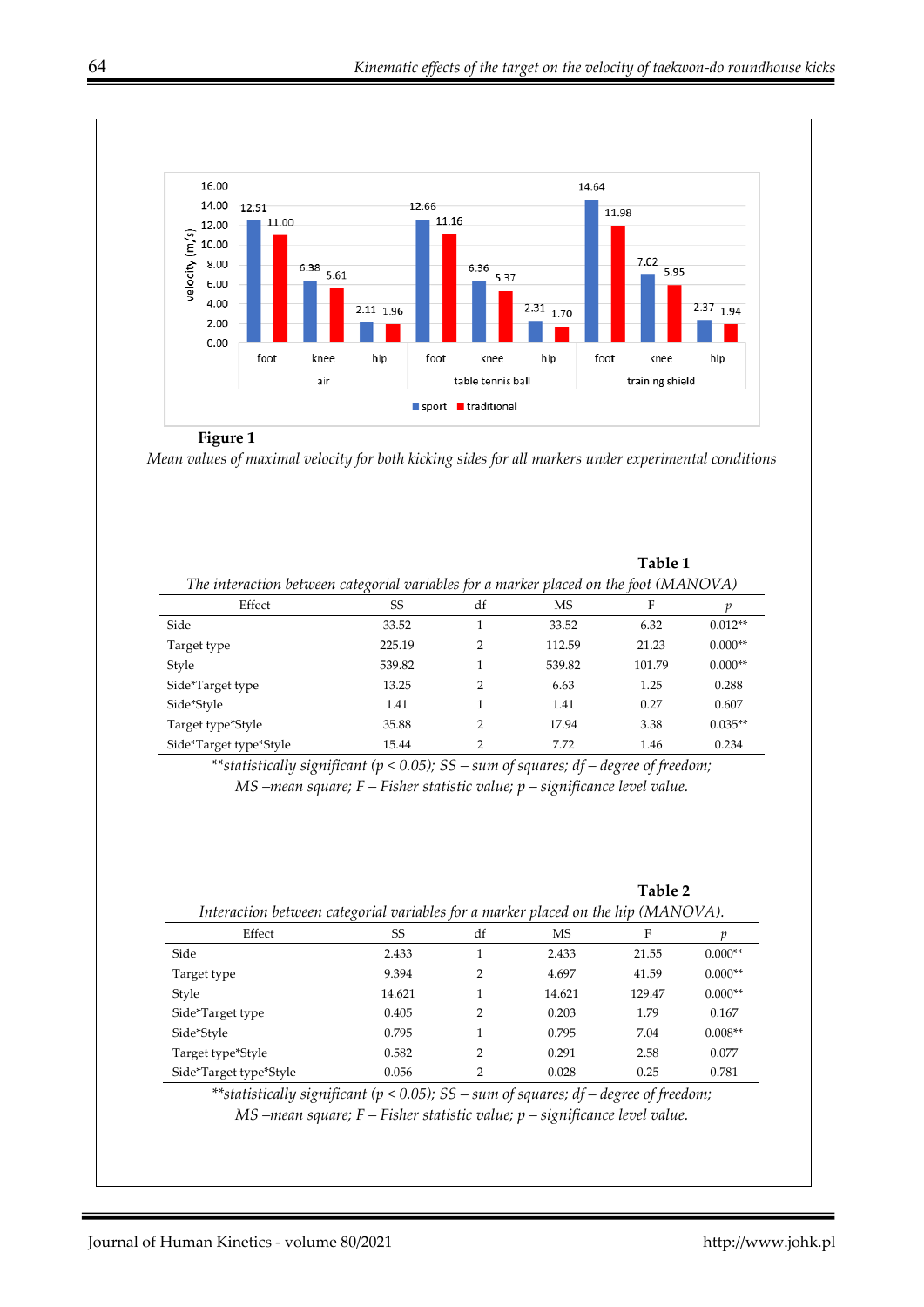| Side  | Target type/Style  | Foot/Knee                                  | Foot/Hip | Knee/Hip |
|-------|--------------------|--------------------------------------------|----------|----------|
|       | air/sport          | $0.810*$                                   | $0.617*$ | $0.762*$ |
|       | ball/sport         | $0.666*$                                   | $0.364*$ | $0.695*$ |
|       | shield/sport       | $0.634*$                                   | $0.467*$ | $0.710*$ |
| right | air/traditional    | $0.764*$                                   | $0.651*$ | $0.631*$ |
|       | ball/traditional   | $0.783*$                                   | $0.520*$ | $0.698*$ |
|       | shield/traditional | $0.714*$                                   | $0.561*$ | $0.593*$ |
|       | air/sport          | $0.731*$                                   | 0.084    | $0.439*$ |
|       | ball/sport         | $0.754*$                                   | $0.358*$ | $0.597*$ |
|       | shield/sport       | $0.699*$                                   | $0.408*$ | $0.646*$ |
| left  | air/traditional    | $0.783*$                                   | $0.499*$ | $0.527*$ |
|       | ball/traditional   | $0.806*$                                   | $0.347*$ | $0.569*$ |
|       | shield/traditional | $0.755*$                                   | 0.191    | $0.462*$ |
|       |                    | * statistically significant ( $p < 0.05$ ) |          |          |
|       |                    |                                            |          |          |

## **Discussion**

Maximal velocity values are a characteristic benchmark of striking technique performance that has been used by sport biomechanics for years. The experiment conducted in this study is unique due to the applied testing conditions, especially the use of non-resistant, small targets, such as table tennis balls hung from the ceiling on a string. Therefore, our results are only partly comparable with findings of other researchers. In the study of Landeo and McIntosh (2008), participants performed kicks into the air and maximal velocity values obtained for the foot ranged from 12.21 to 12.94 m/s, while for knee markers they were between 6.13 and 6.63 m/s. In the study of Estevan et al. (2015), the mean values were 11.90 m/s for the foot, 7.02 m/s for the shank and 4 m/s for the thigh. These values are comparable with our results, where maximal velocity ranged from 12.4 to 12.61 m/s for the foot, 6.23 to 6.53 m/s for the knee and 2.01 to 2.2 m/s for the hip marker. Differences could be explained by marker placement, as in the study by Estevan et al. (2015) the thigh marker was placed on the lower limb and not on the pelvic girdle as in our experiment.

In another study, Estevan et al. (2013) used a training pad as a physical but non-resistant target, which is larger than a table tennis ball. However, as the kick does not stop at the contact, the results are comparable. In the study by Estevan et al. (2013), participants reached maximal velocities of 12.89 m/s for the foot marker. Those researchers also studied different foot placement, which was similar to the traditional stance applied in our research. Those participants obtained maximal velocity values of 14.3 m/s, whereas our study participants reached maximal velocities of only 10.99 to 11.32 m/s.

 Definitely more studies were performed with a training shield as a target of the kick. In the study by Hsieh et al. (2012), participants reached maximal velocity of the foot from 13.2 to 14.4 m/s. The values were 14.66 m/s in the study conducted by Gavagan et al. (2017), 14.7 m/s in the study conducted by Kim et al. (2001), and up to 17.35 m/s in the study by Aaandahl et al. (2018). Those findings could be compared to our results, where mean values were from 13.88 to 15.39 m/s. In addition, the highest obtained value of a single kick was 19.25 m/s for this condition.

There are also studies with similar to ours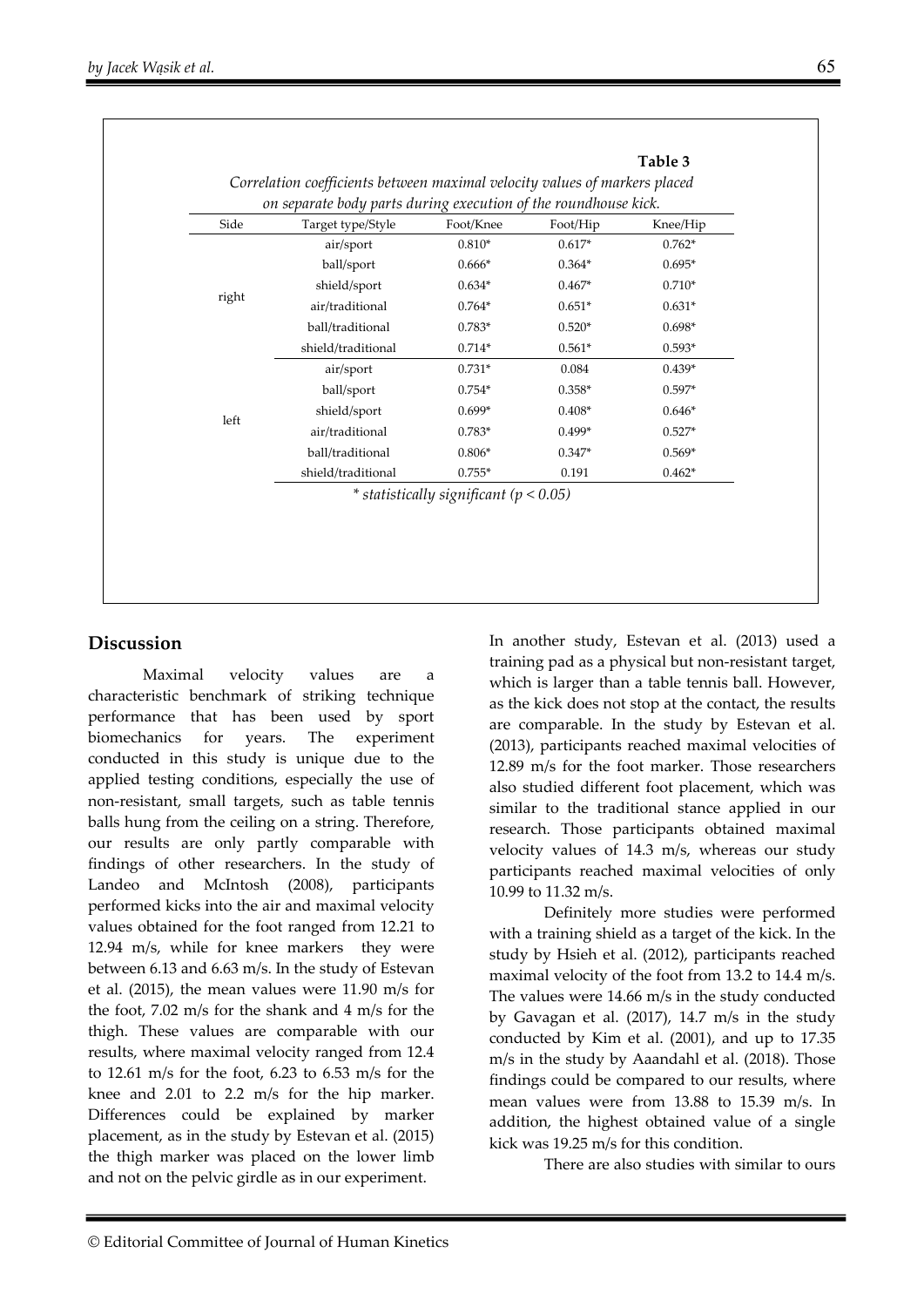target conditions, however, the difference is that the resistant target was not an assistant with a training shield, but a training mannequin. Moreira et al. (2016) obtained maximal velocity of approximately 2.5 m/s for hip markers, 7-7.5 m/s for knee markers and approximately 16 m/s for foot markers. These values are comparable to our findings.

 The studies presented above and following comparisons with our results show that different measurement conditions including the existence of a physical object and its resistance to a strike, significantly affect the maximal velocity of the kicks performed by athletes. This hypothesis was also confirmed in the study of Quinzi et al. (2014), where significant differences between kicks into a physical target and into the air were found as well as their relationship with the performance level of participants. Elite athletes showed different movement patterns than novice athletes in the execution of roundhouse kicks. The higher the performance level, the more optimal the movement patterns, especially considering overextension of the knee under the non-physical target condition which could be harmful to the joint without slowing down before the end of the knee extension. We may also conclude that the target kinematic effect could have a different impact depending on the level of expertise of the tested groups (Falco et al., 2009; Quinzi et al., 2013). Thus, only elite athletes participated in our study. Additionally, in all studies mentioned above, participants were also at the highest performance level.

 These findings extend the knowledge about the phenomena of target kinematic effects by taking into account more markers in comparison to previous studies focused on this topic. Initially, in previous studies, only markers on the most distant part of the limb were analyzed. Those studies either focused on the foot in the execution of the frontal kick (Wąsik and Góra, 2016; Wąsik et al., 2018) or a straight punch (Wąsik et al., 2016). On the other hand, the use of three markers allows to demonstrate the relationship for the entire sequence of the lower limb movement, which reveals distinguishable patterns not only for separate markers, but also as a kinematic chain for different measurement conditions. Kicking into the air does not require aiming and movement control toward the target,

which explains the higher velocities of proximal body parts, although the inability to plan the end of the movement at the moment of contact with a physical object should be highlighted. It is necessary to consciously stop the movement to avoid overextension. Despite the lack of resistance, the existence only of a physical target seems to result in different movement patterns given that a non-abstract point in space improves the movement pattern, where deceleration of lower parts does not seem to be as crucial as when kicking into the air. However, small objects require more precise movement; therefore, there is a higher demand for proximal body part control, which results in lower mean velocity values registered by hip and knee markers. When the target is large and resistant, but soft enough not to harm the striking limb, precision and the active phase of deceleration of the distant part of the limb are not required. Therefore, full torque and force can be transmitted into the target, which also shows potential of an athlete and could serve as a benchmark for motor preparation of athletes. This conclusion is supported by a previously validated method of the use of roundhouse kicks to test the athletes' performance level; that method also focuses on the most powerful strikes toward resistant-type targets (Tayeh et al., 2020).

 The second important factor determining the velocity of the roundhouse kick is the initial stance which refers to the style applied. In the sport style, the load on the lower limbs is evenly distributed , while in the traditional style, the rear (striking) leg takes more body load with different foot placement (toes are placed more to the side than being pointed toward the opponent). Bodyweight distribution on both legs affects the preload and push-off phases of the executed movement. Different foot placement results in different hip joint rotation angles. Therefore, the initial phase of movement when the traditional style is applied induces different pelvic girdle rotation patterns, which results in lower maximal velocity values. In the study by Estevan et al. (2013), participants performed kicks with foot placement similar to that applied in the traditional style, but they reached much higher mean values of maximal velocity. However, there was no information about body weight distribution, which was probably different from that used in our study. Additionally, the results indicate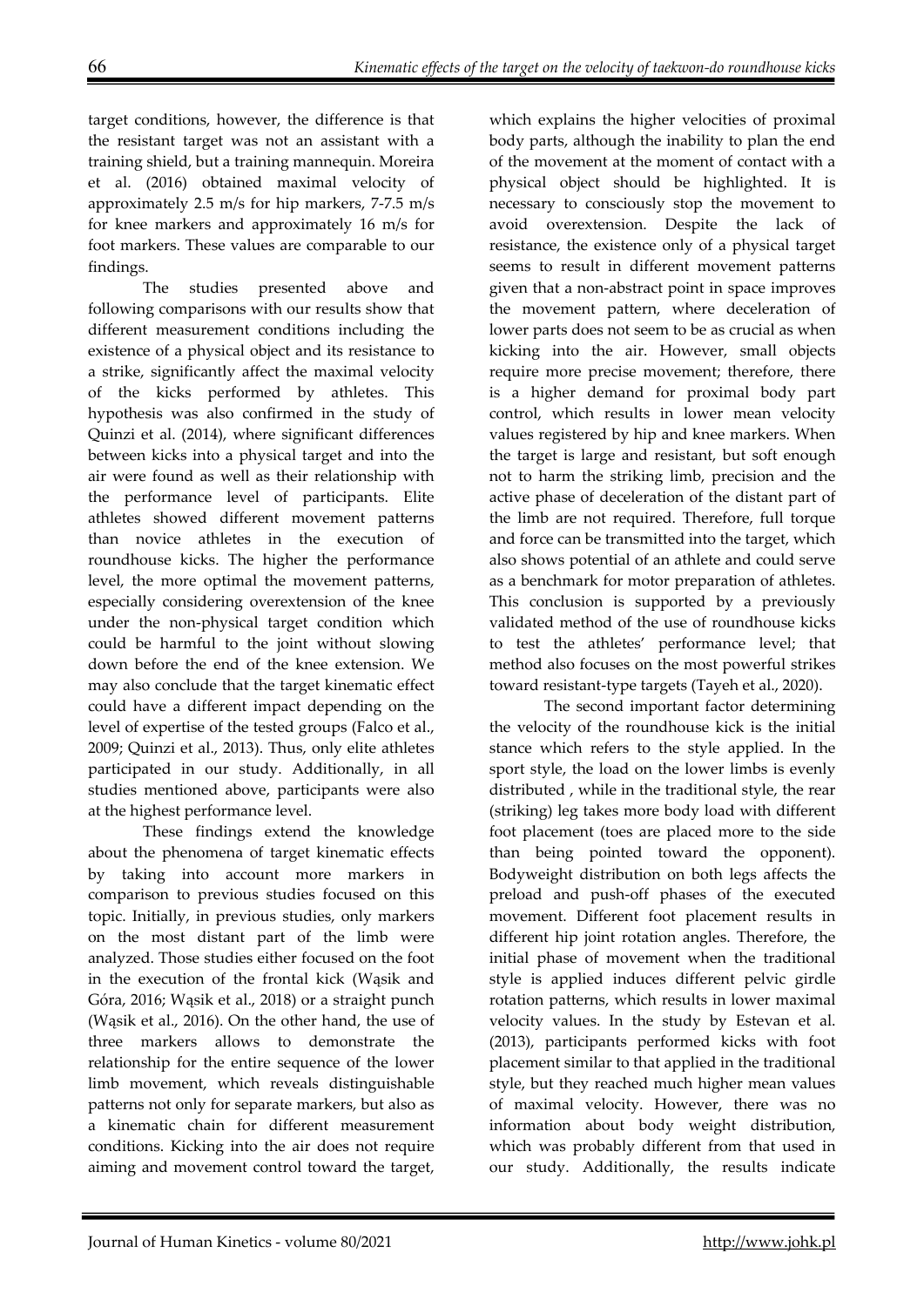significant differences in the interaction effect between the style and the kicking side for the hip marker.

 A significant result of MANOVA for the foot marker, revealing a significant interaction between the type of the target and the style, indicates a crucial role of the initial stance and body weight distribution in the effective execution of roundhouse kicks. Coaches and athletes should pay attention to the load distribution on the lower limbs and shift the pelvic girdle to identify the optimal distribution for individuals to perform the fastest and most powerful kicks. Proximal and core stability muscles seem to play an important role in shaping proper movement patterns for effective kicks. Moreover, coaches should be aware that different types of a target can significantly change training outcomes. A small, non-resistant target could be used for precision training, while a large shield would be a more appropriate tool for enhancing maximal power and speed, although introducing it before perfecting proper motor patterns could lead to future injuries or an inability to overcome

the opponent's defense. An acute approach angle of the lower limb, as a result of insufficient hip joint rotation, could lead to a hit of the opponent guarding the upper limbs instead of the head. Such mistakes could determine final combat results. Despite greater kicking power, athletes with improper movement patterns may lose. This conclusion could be supported by the role of execution distance when scoring a head strike point during competition (Estevan et al., 2012).

 In summary, an optimal training program for the effective execution of the roundhouse kick should take into account different striking conditions. Coaches could consider spending less time while kicking into the air, which is a core of the traditional form of far-east martial art training, as it does not contribute to precision and striking power. Although to preserve the specific character of taekwon-do, balance should be found between traditional forms of practice which highlight the value of the mental component, and novel training programs aimed at optimal performance of athletes.

#### **References**

- Aandahl, H.S., von Heimburg, E., & van Den Tillaar, R. (2018). Effect of postactivation potentiation induced by elastic resistance on kinematics and performance in a roundhouse kick of trained martial arts practitioners. *Journal of Strength and Conditioning Research*, 32(4), 990–996. https://doi.org/10.1519/jsc.0000000000001947
- Bullock, D., & Grossberg, S. (1988). Neural dynamics of planned arm movements: emergent invariants and speed-accuracy properties during trajectory formation. *Psychology Review*, 95, 49–90. https://doi.org/10.1037/0033-295x.95.1.49
- Estevan, I., Alvarez, O., Falco, C., Molina-Garcia, J., & Castillo, I. (2011). Impact force and time analysis influenced by execution distance in a roundhouse kick to the head in taekwondo. *Journal of Strength and Conditioning Research*, 25(10), 2851–2856. https://doi.org/10.1519/jsc.0b013e318207ef72
- Estevan, I., Falco, C., Alvarez, O., & Molina-García, J. (2012). Effect of Olympic weight category on performance in the roundhouse kick to the head in taekwondo. *Journal of Human Kinetics*, 31, 37–43. https://dx.doi.org/10.2478/v10078-012-0004-x
- Estevan, I., Falco, C., Silvernail, J.F., & Jandacka, D. (2015). Comparison of Lower Limb Segments Kinematics in a Taekwondo Kick. An Approach to the Proximal to Distal Motion. *Journal of Human Kinetics*, 47(1), 41–49. https://doi.org/10.1515/hukin-2015-0060
- Estevan, I., Jandacka, D., & Falco, C. (2013). Effect of stance position on kick performance in taekwondo. *Journal of Sports Sciences*, 31(16), 1815–1822. https://doi.org/10.1080/02640414.2013.803590
- Falco, C., Alvarez, O., Castillo, I., Estevan, I., Martos, J., Mugarra, F., & Iradi, A. (2009). Influence of the distance in a roundhouse kick's execution time and impact force in Taekwondo. *Journal of Biomechanics*, 42(3), 242–248. https://doi.org/10.1016/j.jbiomech.2008.10.041
- Gavagan, C.J., & Sayers, M.G.L. (2017) A biomechanical analysis of the roundhouse kicking technique of expert practitioners: A comparison between the martial arts disciplines of Muay Thai, Karate, and Taekwondo. *PLoS ONE*, 12(8), e0182645. https://doi.org/10.1371/journal.pone.0182645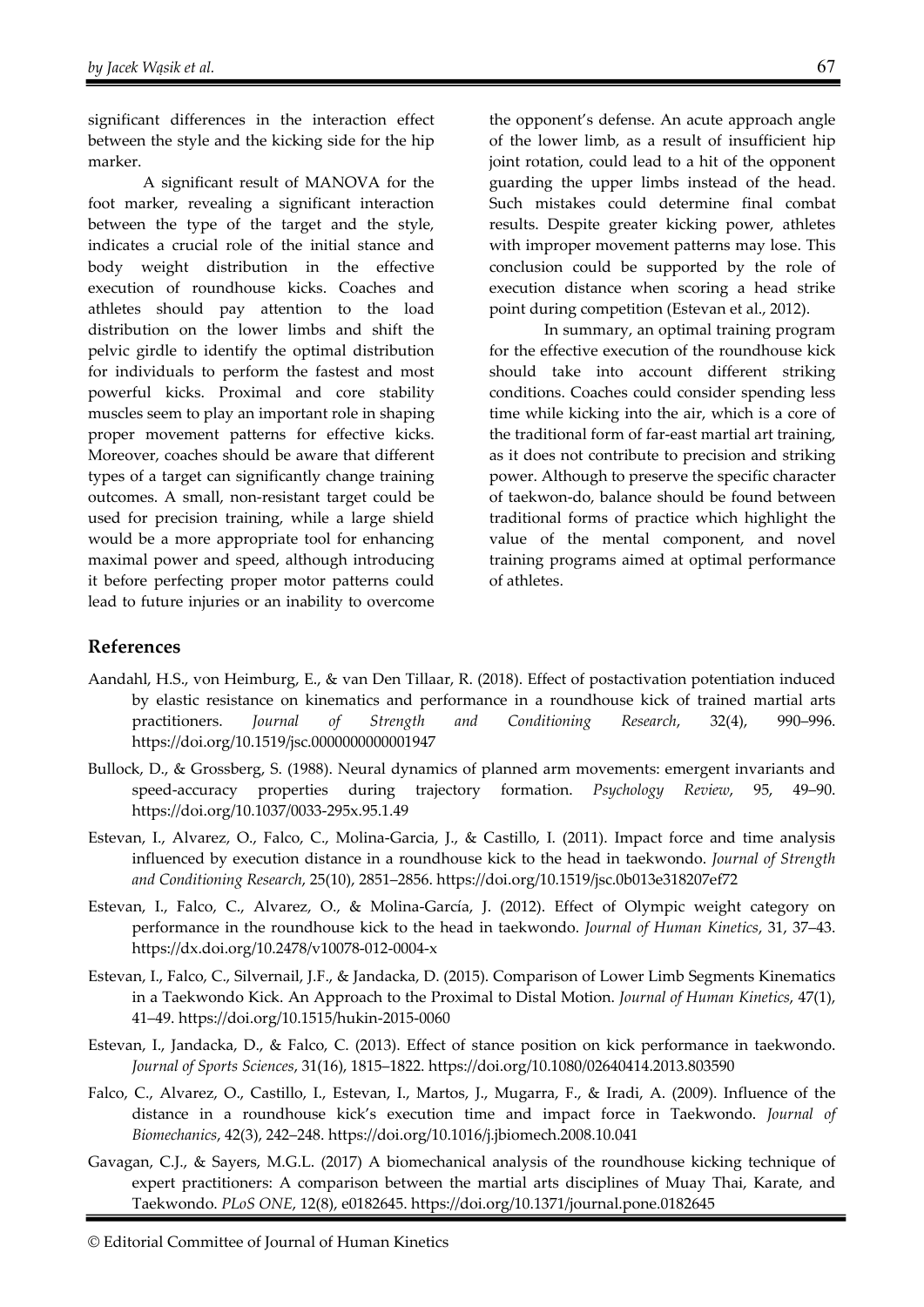- Hsieh, A., Huang, C. F., & Huang, C. C. (2012, July 2–6). *The biomechanical analysis of roundhouse kick in taekwondo*. 30th Annual Conference of Biomechanics in Sports – Melbourne, Australia. https://ojs.ub.uni-konstanz.de/cpa/article/view/5386/4952
- Jae-Woong, K., Moon-Seok, K., Sree Sushma, Y., & Young-Hoo, K. (2010). The effects of target distance on pivot hip, trunk, pelvis, and kicking leg kinematics in Taekwondo roundhouse kicks. *Sports Biomechanics*; 9(2), 98–114. https://doi.org/10.1080/14763141003799459
- Kim, Y. K., Kim, Y. H., & Im, S. J. (2011). Inter-joint coordination in producing kicking velocity of Taekwondo kicks. *Journal of Sports Science and Medicine*, 10(1), 31–38.
- Landeo, R., & Mcintosh, A. S. (2008, July 14-18). *Kinetic and Kinematic Differences Between Target and Free Kicking in Taekwondo*. 26 International Conference on Biomechanics in Sports. https://ojs.ub.unikonstanz.de/cpa/article/view/2020
- Martinez, R., Michaud, B., & Begon, M. (2020). pyomeca: An Open-Source Framework for Biomechanical Analysis. *Journal of Open Source Software*, 5(53), 2431. https://doi.org/10.21105/joss.02431
- Matsushigue, K.A., Hartmann, K., & Franchini, E. (2009). Taekwondo: Physiological responses and match analysis. *Journal of Strength and Conditioning Research*, 23(4), 1112–1117. https://doi.org/10.1519/jsc.0b013e3181a3c597
- Meyer, D. (1988). Optimality in human motor performance: ideal control of rapid aimed movements. *Psychology Review*, 95, 340–379.
- Moreira, P., Goethel, M. F., & Gonçalves, M. (2016). Neuromuscular performance of Bandal Chagui: Comparison of subelite and elite taekwondo athletes. *Journal of Electromyography and Kinesiology*, 30, 55–65. https://doi.org/10.1016/j.jelekin.2016.06.001
- Olivier, I., & Bard, C. (2000). The effects of spatial movement components precues on the execution of rapid aiming in children aged 7, 9, and 11. *Journal of Experimental Child Psychology*, 77(2), 155–168. https://doi.org/10.1006/jecp.1999.2558
- Peterson, S. (2015). The secret of fascia in martial arts. In R. Schleip & A. Baker (Eds.), *Fascia in Sport and Movemen*t (pp 153-160). Handspring Publishing, Edinburgh.
- Plamondon, R. (1998). A kinematic theory of rapid human movements: Part III. Kinetic outcomes. *Biology Cybernetics*, 78(2), 133–145.
- Quinzi, F., Camomilla, V., Felici,. F., Di Mario, A., & Sbriccoli, P. (2013). Differences in neuromuscular control between impact and no impact roundhouse kick in athletes of different skill levels. *Journal of Electromyography and Kinesiology*, 23(1), 140–150. https://doi.org/10.1016/j.jelekin.2012.09.006
- Quinzi, F., Sbriccoli, P., Alderson, J., Di Mario, A., & Camomilla, V. (2014). Intra-limb coordination in karate kicking: Effect of impacting or not impacting a target. *Human Movement Science*, 33(1), 108–119. https://doi.org/10.1016/j.humov.2013.07.021
- Schmidt, R. (1979). Motor-output variability: a theory for the accuracy of rapid motor acts. *Physiology Review*, 86, 415–451.
- Tayech, A., Mejri, M. A., Chaouachi, M., Chaabene, H., Hambli, M., Brughelli, M., Behm, D. G., & Chaouachi, A. (2020). Taekwondo Anaerobic Intermittent Kick Test: Discriminant Validity and an Update with the Gold-Standard Wingate Test. *Journal of Human Kinetics*, 71, 229–242. https://dx.doi.org/10.2478/hukin-2019-0081
- Wąsik, J., & Shan, G. (2015). Target effect on the kinematics of Taekwondo Roundhouse Kick Is the presence of a physical target a stimulus, influencing muscle-power generation? *Acta of Bioengineering and Biomechanics*, 17(4), 115–120. http://dx.doi.org/10.5277/ABB-00229-2014-02
- Wąsik, J., Ortenburger, D., & Góra, T. (2016). The kinematic effects of taekwondo strokes in various conditions the outside environment. Interpretation in the psychological aspect and perspective of application in sport, health-related training and survival abilities. *Archives of Budo*, 12, 287-292.